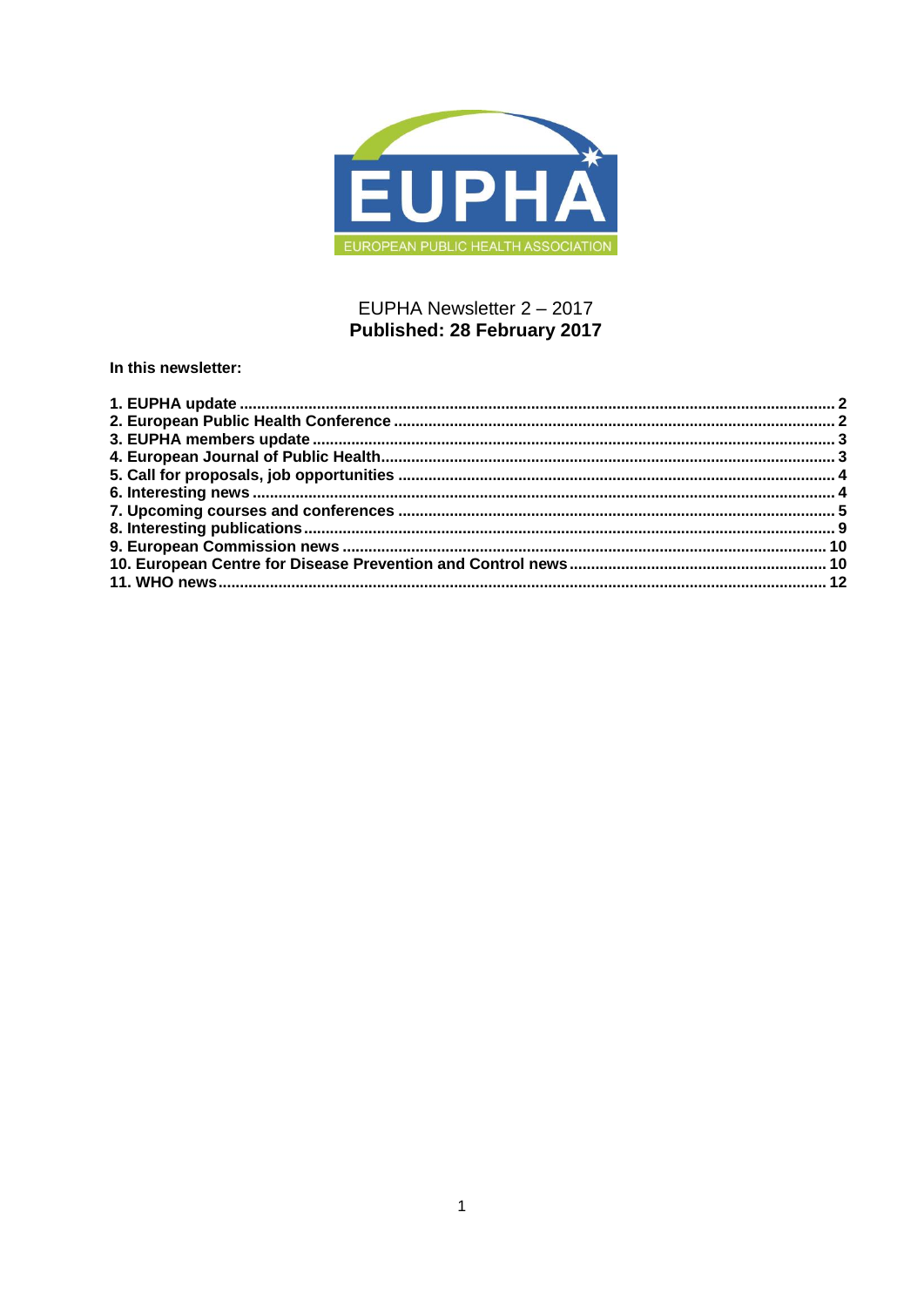# <span id="page-1-0"></span>**1. EUPHA update**

# **Questionnaire organised by the PRECeDI project**

EUPHA is very happy to be a partner of the project "Personalized pREvention of Chronic DIseases consortium (PRECeDI)", funded by the Marie Skłodowska-Curie EU programme. The aim of this project is to provide high-quality, multidisciplinary knowledge through training and research in Personalized Medicine, with specific reference to prevention of chronic diseases. The project consortium consists of 11 partners, including EUPHA.

In order to asses European public health professionals' knowledge and attitudes regarding the practical application of genome-based knowledge and technologies in public health (Public Health Genomics), we would like to invite you to take some time and complete an anonymous survey aimed at assessing.

Please click the link below to access the survey:

<http://www.ifsurvey.it/dmssun/index.php/726433?lang=en>

# **EUPHA represented at DG Sante's conference on Vaccination hesitancy**

Dr Günter Pfaff, vice president of the EUPHA section on Infectious diseases control represented EUPHA at the DG Sante conference "Vaccination hesitancy in Europe: Facts, Opinions and the Way Forward" which took place on 15 February 2017, in Brussels, Belgium. This event is organized by the Trainees of the Directorate General for Health and Food Safety (DG SANTE) of the European Commission.

Objectives of the conference were:

The event is addressed to the European Institutions' employees and trainees, as well as to all other stakeholders concerned by the topic. Its objective is to draft recommendations on possible solutions to tackle vaccination hesitancy to be further disseminated to the European Commission and other key stakeholders.

Dr Pfaff gave a presentation entitled "No one-size-fits-all remedy: understanding reasons for vaccine hesitancy".

# **EUPHA Section Council meeting**

The EUPHA Section Council meeting took place on 15-16 February in Utrecht, The Netherlands. 18 of the 21 sections and EUPHAnxt participated in this event, which was attended by the EUPHA president as well. Under leadership of the new Section Council chair: Dr Iveta Nagyova, the sections discussed collaboration, satellite meetings, and section rules. The biggest part of the meeting was focused at the planning of pre conferences and (joint) workshops at the Stockholm 2017 conference.

# <span id="page-1-1"></span>**2. European Public Health Conference**





**10th European Public Health Conference: 'Sustaining resilient and healthy communities', Stockholmsmässan, Stockholm, 1 - 4 November 2017 Stockholm 2017: ' Everybody will be there'** 

# **Abstracts are invited**

Abstract submission does not have to be confined to the conference theme 'Sustaining resilient and healthy communities'. Abstracts are invited for workshops, oral presentations, pitch presentations and posters. Prizes will be awarded for the best oral, poster and early career professional's presentation. Do not miss the opportunity to be recognized for your hard work. Abstracts and workshop proposals can be submitted [here.](https://ephconference.eu/)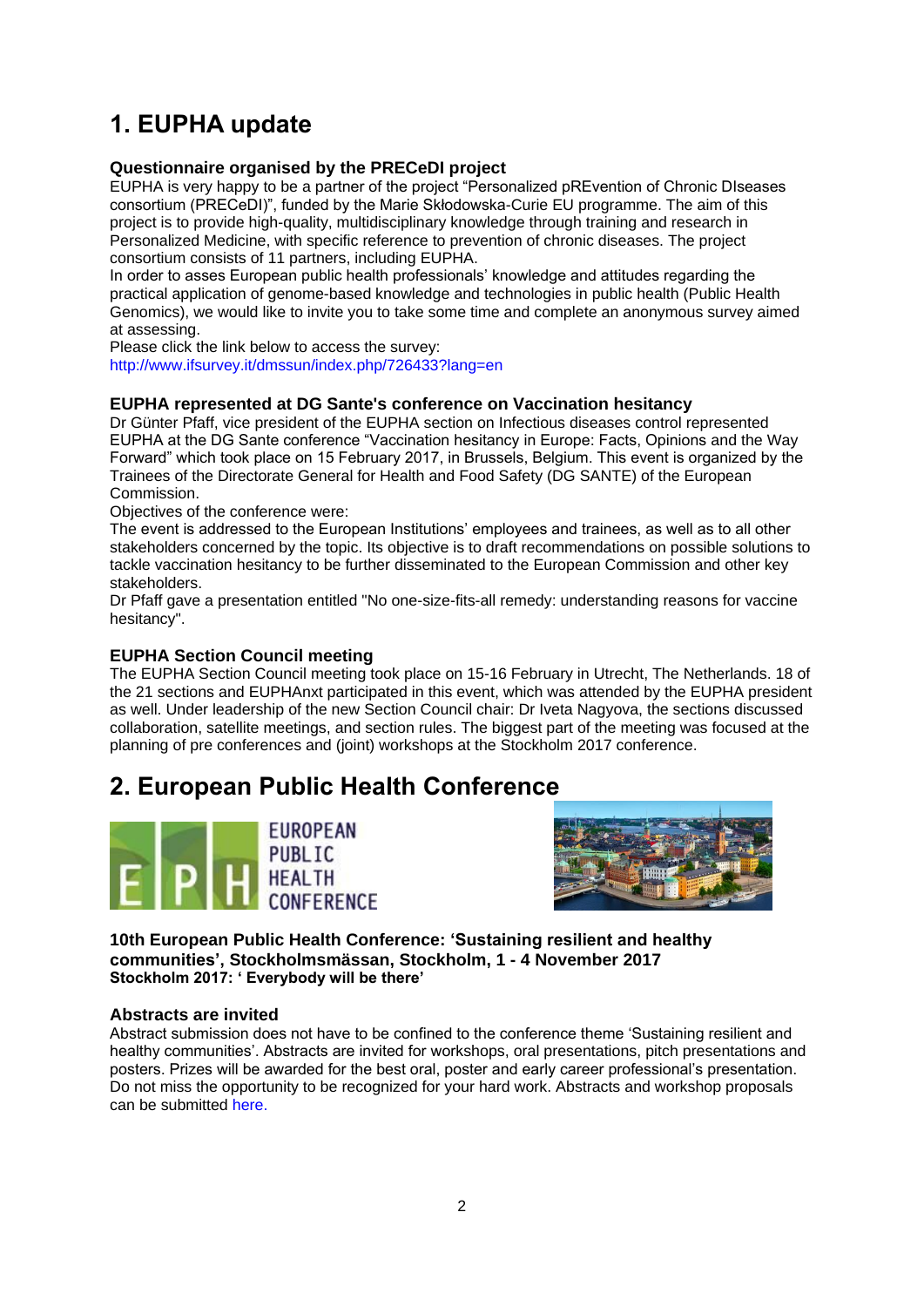# **Abstract Mentor Programme**

The Abstract Mentor Programme offers an opportunity for young and/or less experienced abstract submitters to receive feedback from experienced reviewers on their abstracts. See the EPH [Conference website](https://ephconference.eu/) for more information.

# **Registration**

[Registration](https://ephconference.eu/registration-fees-and-information-20) for the 10th EPH Conference opens 1 April 2017. You can benefit from early bird registration fees until 1 September. We are expecting over 1,500 delegates. Meet your colleagues at the largest public health event in Europe and register early to benefit from the reduced rates. Please note that we succeeded in keeping the fees at the same level as last year. Early bird registration fees for EUPHA members are EUR 600. Non-members pay EUR 680, Students pay EUR 420 (all including VAT).

# **Pre conferences, Lunch Symposiums, Exhibition**

The EPH Conference offers interesting opportunities for pre conferences and lunch symposiums. If you have plans for a lunch symposium, pre conference or an exhibition stand at the conference, please contact [office@ephconference.eu](mailto:office@ephconference.eu)

Pre conferences can be booked online once the pre conference programme is completed in May. They can be added to your earlier made registration at all times.

# <span id="page-2-0"></span>**3. EUPHA members update**

## **NPHF: annual conference 'The professional makes the difference'**

The Netherlands Public Health Federation is co-organising the annual public health conference on 12- 13 April 2017 in Amersfoort, The Netherlands. This conference combines research, practice and policy.

<https://www.aanmelder.nl/ncvgz2017>

## **SFSP: General Assembly meeting**

The General Assembly of the French Society of public health will be organised on 29 March 2017 in Paris.

# <span id="page-2-1"></span>**4. European Journal of Public Health**



[The European Journal of Public Health](http://eurpub.oxfordjournals.org/) is a multidisciplinary journal in the field of public health.

The EJPH is published bimonthly. The journal provides a forum for discussion and debate of current international public health issues with a focus on the European region. In 2016, the impact factor of the journal is at 2.751. The 5-year impact factor is 2.512. The EJPH is the official journal of EUPHA.

# **Eur J Public Health Advance Access for January 27, 2017**

**Commentary** Commentary: ASPHER at age 50 Ivan J. Perry Eur J Public Health published 23 January 2017, 10.1093/eurpub/ckx004 [\[Extract\]](http://eurpub.oxfordjournals.org/content/early/2017/01/23/eurpub.ckx004.extract?papetoc)

#### **Articles**

Limited access to hepatitis B/C treatment among vulnerable risk populations: an expert survey in six European countries Abby M. Falla, Irene K. Veldhuijzen, Amena A. Ahmad, Miriam Levi, and Jan Hendrik Richardus

Eur J Public Health published 19 August 2016, 10.1093/eurpub/ckw100 [\[Abstract\]](http://eurpub.oxfordjournals.org/content/early/2017/01/26/eurpub.ckw100.abstract?papetoc) [\[Full Text\]](http://eurpub.oxfordjournals.org/content/early/2017/01/26/eurpub.ckw100.full?papetoc) [\[PDF\]](http://eurpub.oxfordjournals.org/content/early/2017/01/26/eurpub.ckw100.full.pdf?papetoc) **OPEN ACCESS**

Standardization of physical measurements in European health examination surveys—experiences from the site visits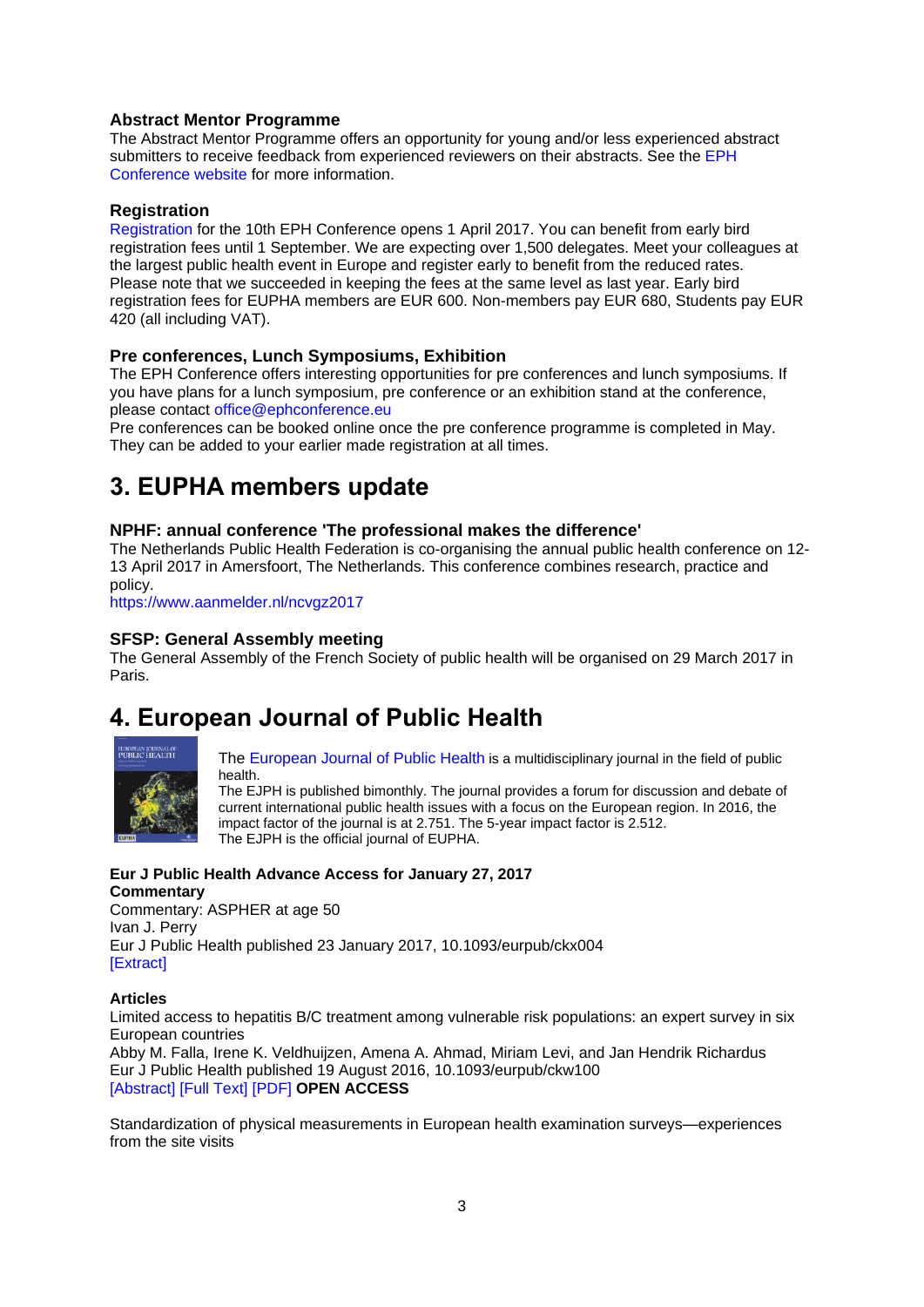Hanna Tolonen, Johanna Mäki-Opas, Jennifer S. Mindell, Antonia Trichopoulou, Androniki Naska, Satu Männistö, Simona Giampaoli, Kari Kuulasmaa, Päivikki Koponen, and for the EHES Pilot Project Eur J Public Health published 23 January 2017, 10.1093/eurpub/ckw271 [\[Abstract\]](http://eurpub.oxfordjournals.org/content/early/2017/01/23/eurpub.ckw271.abstract?papetoc)

Parental separation in childhood and adult smoking in the 1958 British birth cohort Sarah E. Martindale and Rebecca E. Lacey Eur J Public Health published 23 January 2017, 10.1093/eurpub/ckw265 **[\[Abstract\]](http://eurpub.oxfordjournals.org/content/early/2017/01/23/eurpub.ckw265.abstract?papetoc)** 

Increase in vaccination coverage between subsequent generations of orthodox Protestants in The **Netherlands** 

D. Henri Spaan, Wilhelmina L.M. Ruijs, Jeannine L.A. Hautvast, and Alma Tostmann Eur J Public Health published 23 January 2017, 10.1093/eurpub/ckw248 [\[Abstract\]](http://eurpub.oxfordjournals.org/content/early/2017/01/23/eurpub.ckw248.abstract?papetoc)

# <span id="page-3-0"></span>**5. Call for proposals, job opportunities**

# **University of Saskatchewan: Executive Director, school of public health**

The University of Saskatchewan invites expressions of interest, nominations and applications for the position of Executive Director, School of Public Health. Located in Saskatoon, situated on Treaty Six territory and the traditional homeland of the Métis, and home to over 23,000 students, faculty and staff, the University of Saskatchewan is a major research-intensive university and a member of the U15, the top research universities in Canada. The university is a leader in community-engaged scholarship, which connects research, teaching and learning with the needs and interests of local and global communities. With one of the highest populations of Aboriginal students among Canadian postsecondary institutions, the university puts particular emphasis on fostering Aboriginal student success. Reporting to the provost and vice-president academic, the executive director provides leadership to a school renowned for its distinguished faculty members drawn from the Colleges of Arts and Science, Kinesiology, Medicine, Nursing, Pharmacy and Nutrition and Veterinary Medicine. The executive director will have the ability to fairly balance the demands of an interdisciplinary school and capitalize on opportunities for synergy and collaboration across campus and externally.

The successful candidate will possess a strong record of scholarly achievement as well as progressive and relevant experience in administration and advancement activities. This exciting opportunity demands superb interpersonal and communication skills, sound judgment to lead the progressive development of academic programs and research within the School of Public Health. As a member of the university's senior executive team, she or he will also play a significant and influential role in institutional initiatives.

To learn more about this exciting opportunity, please call Khaleeda Jamal or Maureen Geldart of The Geldart Group at (604) 926.0005 or forward your application package (current CV, letter of application and reference list) in confidence to khaleeda@thegeldartgroup.com

# <span id="page-3-1"></span>**6. Interesting news**

# **Norway pledges \$10 million to counter Trump's global anti-abortion move**

Norway has joined an international initiative to raise millions of dollars to replace shortfalls left by U.S. President Donald Trump's ban on U.S.-funded groups worldwide providing information on abortion. In January, the Netherlands started a global fund to help women access abortion services, saying Trump's "global gag rule" meant a funding gap of \$600 million over the next four years, and has pledged \$10 million to the initiative to replace that. Sweden, Denmark, Belgium, Luxembourg, Finland, Canada and Cape Verde have all also lent their support. [http://www.reuters.com/article/us-usa-tr...](http://www.reuters.com/article/us-usa-trump-norway-abortion-idUSKBN15Z1KL)

**Eight countries sign up to counter Trump's global anti-abortion move**

Eight countries have joined an initiative to raise millions of dollars to replace shortfalls caused by President Donald Trump's ban on U.S.-funded groups around the world providing information on abortion, Sweden's deputy prime minister said. A conference will be held on March 2 in Brussels to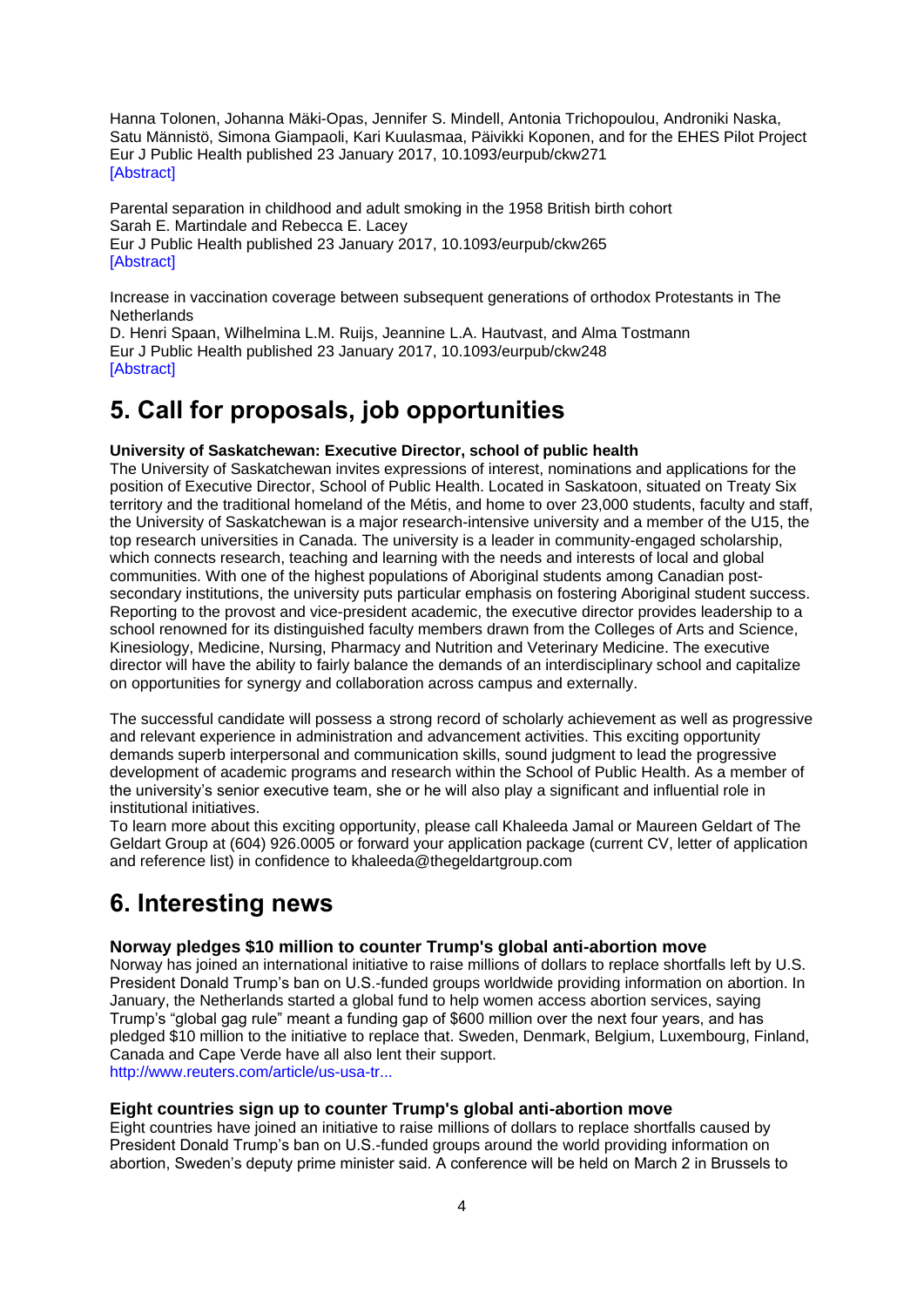kick-start the funding initiative to help non-governmental organizations whose family planning projects could be affected.

[http://www.reuters.com/article/us-usa-tr...](http://www.reuters.com/article/us-usa-trump-abortion-europe-idUSKBN15O0H7)

## **Disease 'superspreaders' accounted for nearly two-thirds of Ebola cases, study finds**

Scientists studying how Ebola spread during the 2014-2015 epidemic in West Africa say superspreaders played a bigger role than was previously known, according to findings published this week in the Proceedings of the National Academy of Sciences. If 'superspreading' had been completely controlled, almost two-thirds of the infections might have been prevented, scientists said. [https://www.washingtonpost.com/news/to-y...](https://www.washingtonpost.com/news/to-your-health/wp/2017/02/13/disease-superspreaders-accounted-for-nearly-two-thirds-of-ebola-cases-study-finds/?utm_term=.b3828fc149fa)

## **Nonmedical use of prescription drugs among young people: A growing global concern**

Balancing a country's need to make prescription drugs available to those in need while simultaneously curbing nonmedical use is one of our greatest challenges. A new article shows increased rates of deaths worldwide from prescription opioids as high as 550 percent depending on country and timeperiod. For example, from 2000 to 2014, there was a 200 percent increase in overdose deaths due to opioid use.

[https://www.sciencedaily.com/releases/20...](https://www.sciencedaily.com/releases/2017/02/170203135613.htm?utm_source=feedburner&utm_medium=email&utm_campaign=Feed%3A+sciencedaily%2Fscience_society%2Fpublic_health+%28Public+Health+News+--+Scien)

# **Salt reduction policies cost-effective even without healthcare savings**

Government policies designed to reduce how much salt people eat may be cost-effective even without considering the potential healthcare savings, a recent study suggests. Reducing sodium intake can significantly lower blood pressure in adults, in turn helping to lower the risk of cardiovascular disease. [http://in.reuters.com/article/us-health-...](http://in.reuters.com/article/us-health-salt-policies-idINKBN15P2LU?feedType=RSS&feedName=health&utm_source=Twitter&utm_medium=Social&utm_campaign=Feed%3A+reuters%2FINhealth+%28News+%2F+IN+%2F+Health%25)

## **Protecting world's most vulnerable populations from climate change**

Many lessons for addressing the effects of climate change were shared throughout the course of the [Climate and Health Meeting,](https://www.climaterealityproject.org/health) held Feb. 16 at the Carter Center in Atlanta, and one panel discussed ways we can find solutions from a less obvious source: low- and middle-income countries. [http://www.publichealthnewswire.org/?p=1...](http://www.publichealthnewswire.org/?p=17193)

#### **London coughing through winter as air pollution makes people sick**

London is choking from record levels of pollution, much of it caused by diesel cars and trucks, and wood-burning fires in private homes, a growing trend. It has been bad enough to evoke comparisons to the Great Smog of December 1952, when fumes from factories and home chimneys are thought to have killed as many as 12,000 Londoners.

[http://www.seattletimes.com/nation-world...](http://www.seattletimes.com/nation-world/london-coughing-through-winter-as-air-pollution-makes-people-sick/)

# <span id="page-4-0"></span>**7. Upcoming courses and conferences**

| <b>GOING</b> @INTERNATIONAL  | Going International is the first source for finding courses, seminars,  |
|------------------------------|-------------------------------------------------------------------------|
| »medicine & health«          | congresses and other events in the fields of medicine & health. Going   |
|                              | International is Europe's biggest service provider and information      |
| Education, Training & Career | platform and serves as an interface between organisers and participants |
|                              | of events. Going International is an official partner of EUPHA.         |

| Title:<br>Organiser: | 31st International Papillomavirus Conference and Clinical and Public Health<br><b>Workshops (HPV 2017)</b><br>Date / location: 28 Feb 2017 - 4 Mar 2017 / Cape Town, South Africa<br>International Papillomavirus Society |
|----------------------|---------------------------------------------------------------------------------------------------------------------------------------------------------------------------------------------------------------------------|
| Title:               | Hospital-based interventions to contain antibiotic resistance in low-resource<br><b>settings</b>                                                                                                                          |
| Date / location:     | 6 Mar 2017 - 24 Mar 2017 / Antwerp, Belgium                                                                                                                                                                               |
| Organiser:           | Institute of Tropical Medicine in Antwerp                                                                                                                                                                                 |
| Title:               | International conference on Mental Health Care in the community - Client in<br>the centre                                                                                                                                 |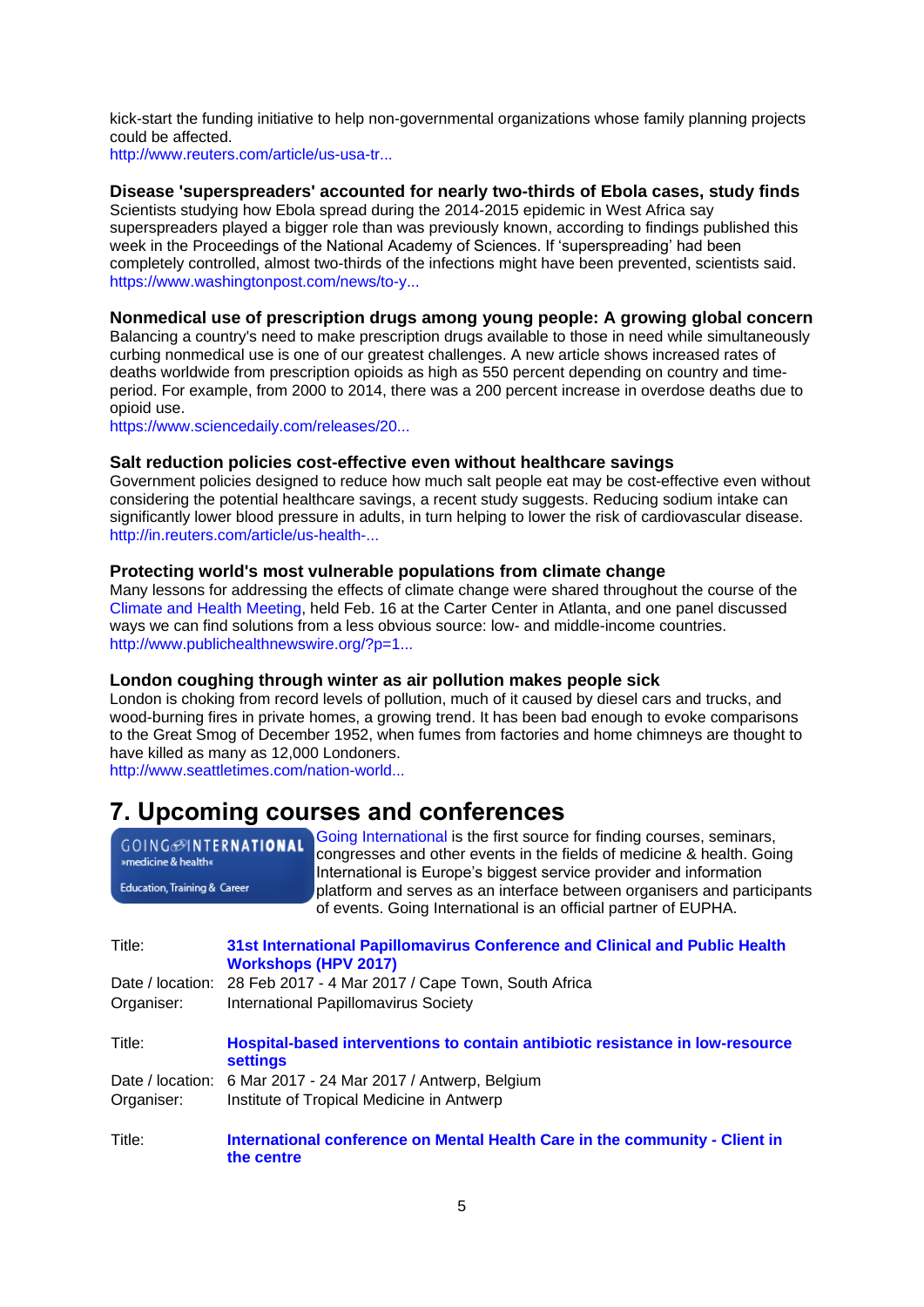| Organiser:                               | Date / location: 9 Mar 2017 - 10 Mar 2017 / Zagreb, Croatia<br>Trimbos Institute Netherland and Croatian Institute of Public Health                                     |
|------------------------------------------|-------------------------------------------------------------------------------------------------------------------------------------------------------------------------|
| Title:<br>Date / location:<br>Organiser: | <b>Course on Leadership for Public Health in Europe (LEPHIE)</b><br>10 Mar 2017 - 26 May 2017 / Maastricht, Netherlands<br>Leaders for European Public Health (LEPHIE)  |
| Title:                                   | Medizinische Statistik für Nicht-StatistikerInnen" (medical statistics for non-<br>statisticians)                                                                       |
| Date / location:<br>Organiser:           | 14 Mar 2017 - 15 Mar 2017 / Krems, Austria<br>Danube University Krems and Cochrane Austria                                                                              |
| Title:<br>Date / location:<br>Organiser: | Going all digital - Making it happen for health<br>16 Mar 2017 / Brussels, Belgium<br>European Health Telematics Association - EHTEL                                    |
| Title:                                   | 21st International Conference, "Functional Foods and Bioactive Compounds<br>in Health and Disease: Science and Practice                                                 |
| Organiser:                               | Date / location: 25 Mar 2017 - 26 Mar 2017 / San Diego, United States<br><b>Functional Food Center</b>                                                                  |
| Title:                                   | <b>PREPAREing for (Re-)Emerging Arbovirus Infections in Europe</b><br>Date / location: 29 Mar 2017 - 31 Mar 2017 / Zagreb, Croatia                                      |
| Organiser:                               | <b>ESCMID Study Group for Infections in Travellers and Migrants - ESGITM</b>                                                                                            |
| Title:<br>Organiser:                     | <b>15th World Congress on Public Health</b><br>Date / location: 3 Apr 2017 - 7 Apr 2017 / Melbourne, Australia<br>WFPHA and Public Health Association of Australia      |
| Title:<br>Date / location:<br>Organiser: | <b>Health Economics for Public Health Practice and Research</b><br>3 Apr 2017 - 5 Apr 2017 / Bangor, United Kingdom<br><b>Bangor University</b>                         |
| Title:<br>Date / location:<br>Organiser: | 3rd Public Health Conference: Youth and Health<br>6 Apr 2017 - 7 Apr 2017 / Tirgu Mures-Corunca, Italy<br>Sapientia University                                          |
| Title:                                   | 25th International Conference on Health Promoting Hospitals and Health<br><b>Services</b>                                                                               |
| Date / location:<br>Organiser:           | 12 Apr 2017 - 14 Apr 2017 / Vienna, Austria<br>Austrian HPH-Network and WHO-CC for Health Promotion in Hospitals and Health<br>Care at Austrian Public Health Institute |
| Title:<br>Date / location:<br>Organiser: | <b>Obesity: Tipping Back the Scales of the Nation</b><br>19 Apr 2017 / Manchester, United Kingdom<br>Open Forum Events                                                  |
| Title:<br>Date / location:<br>Organiser: | <b>Dementia: Implementing Better Care</b><br>20 Apr 2017 / Manchester, United Kingdom<br>Open Forum Events                                                              |
| Title:<br>Date / location:<br>Organiser: | <b>Course: Introduction to Health Technology Assessment</b><br>2 May 2017 - 5 May 2017 / Tyrol, Austria<br>UMIT, the health and life sciences university                |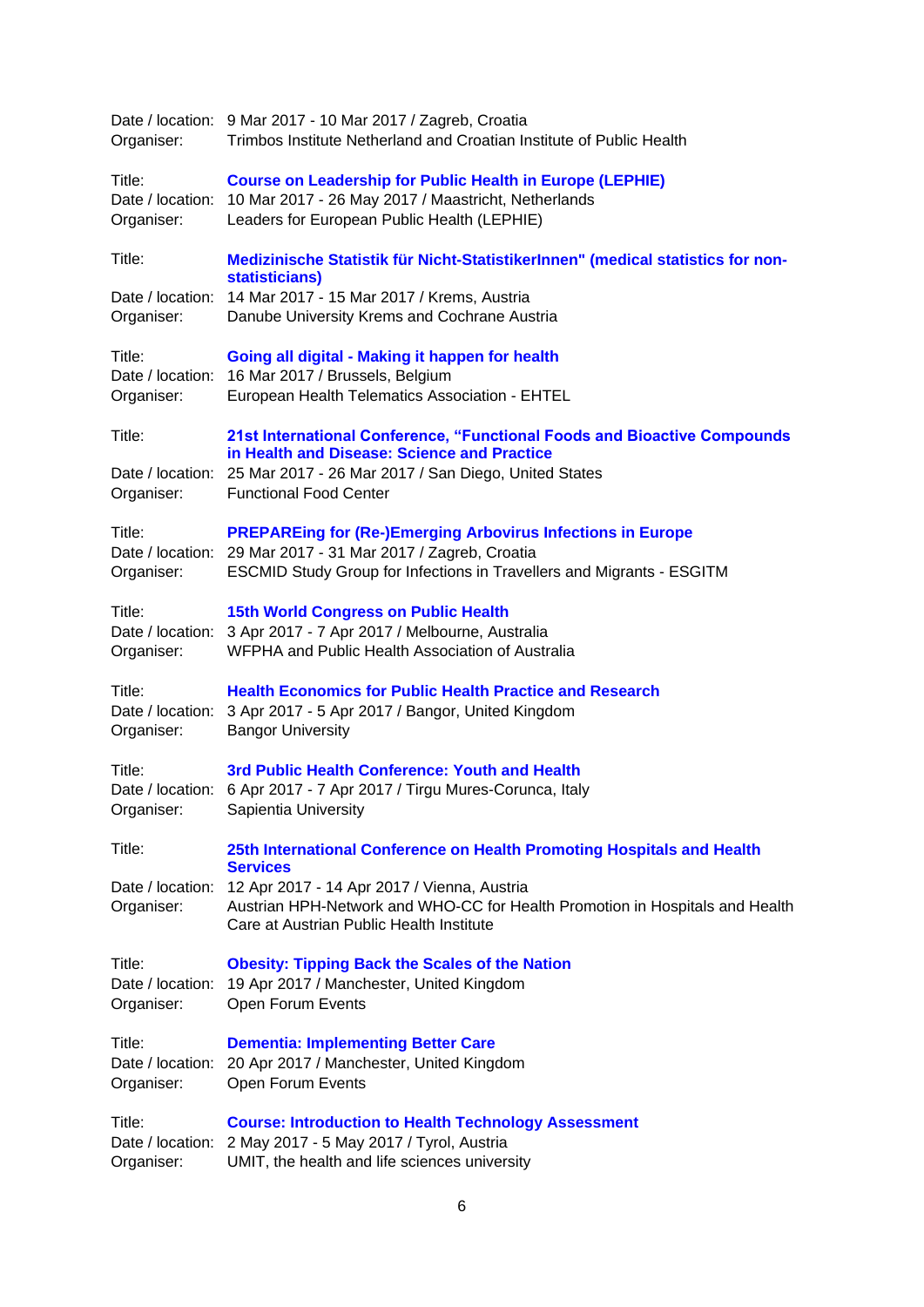| Title:<br>Organiser:                     | <b>European Diabetes Epidemiology Group Annual Meeting</b><br>Date / location: 6 May 2017 - 9 May 2017 / Dubrovnik, Croatia<br>EASD European Diabetes Epidemiology Group EDEG / Croatian Institute of Public<br><b>Health CIPH</b> |
|------------------------------------------|------------------------------------------------------------------------------------------------------------------------------------------------------------------------------------------------------------------------------------|
| Title:<br>Organiser:                     | eHealthWeek 2017<br>Date / location: 10 May 2017 - 12 May 2017 / Malta<br>Maltese Ministry for Health, EC, HIMSS Europe                                                                                                            |
| Title:<br>Organiser:                     | <b>Social Sciences and Health Innovations: Making Health Public</b><br>Date / location: 22 May 2017 - 24 May 2017 / Tomsk, Russia<br>Tomsk Stat University and Maastricht University                                               |
| Title:<br>Date / location:<br>Organiser: | <b>RCPE Symposium: Public Health in a changing world</b><br>31 May 2017 / Edinburgh, United Kingdom<br>Royal College of Physicians of Edinburgh                                                                                    |
| Title:                                   | 2017 Edition of the Summer School on Modern Methods in Biostatistics and<br><b>Epidemiology</b><br>Date / location: 4 Jun 2017 - 17 Jun 2017 / Treviso, Italy                                                                      |
|                                          |                                                                                                                                                                                                                                    |
| Title:<br>Organiser:                     | <b>EHMA 2017 Annual Conference</b><br>Date / location: 13 Jun 2017 - 15 Jun 2017 / Milan, Italy<br>European Health Management Association - EHMA                                                                                   |
| Title:<br>Organiser:                     | <b>Health Economics, Management and Policy Conference Athens Greece</b><br>Date / location: 19 Jun 2017 - 22 Jun 2017 / Athens, Greece<br>Athens Institute for Education and Research (ATINER)                                     |
| Title:<br>Organiser:                     | Going beyond the salt shaker<br>Date / location: 27 Jun 2017 / Brussels, Belgium<br>European Salt Producers' Association - EuSalt                                                                                                  |
| Title:<br>Organiser:                     | <b>Healtheurope Amsterdam</b><br>Date / location: 28 Jun 2017 - 29 Jun 2017 / Amsterdam, Netherlands<br>healtheurope                                                                                                               |
| Title:<br>Date / location:<br>Organiser: | <b>Summer school on Health law and ethics</b><br>28 Jun 2017 - 7 Jul 2017 / Rotterdam, Netherlands<br><b>Erasmus University</b>                                                                                                    |
| Title:<br>Date / location:<br>Organiser: | <b>ECCE Summer Program on Medicine</b><br>1 Jul 2017 - 31 Jul 2017 / Prague, Czech Republic<br>European Centre for Career Education (ECCE)                                                                                         |
| Title:<br>Date / location:<br>Organiser: | 9th International Shared Decision Making Conference<br>2 Jul 2017 - 5 Jul 2017 / Lyon, France<br>University of Lyon                                                                                                                |
| Title:<br>Date / location:<br>Organiser: | <b>Assessing Public Health in Emergency Situations (APHES)</b><br>3 Jul 2017 - 14 Jul 2017 / Brussels, Belgium<br>Centre for Research on the Epidemiology of Disasters (CRED)                                                      |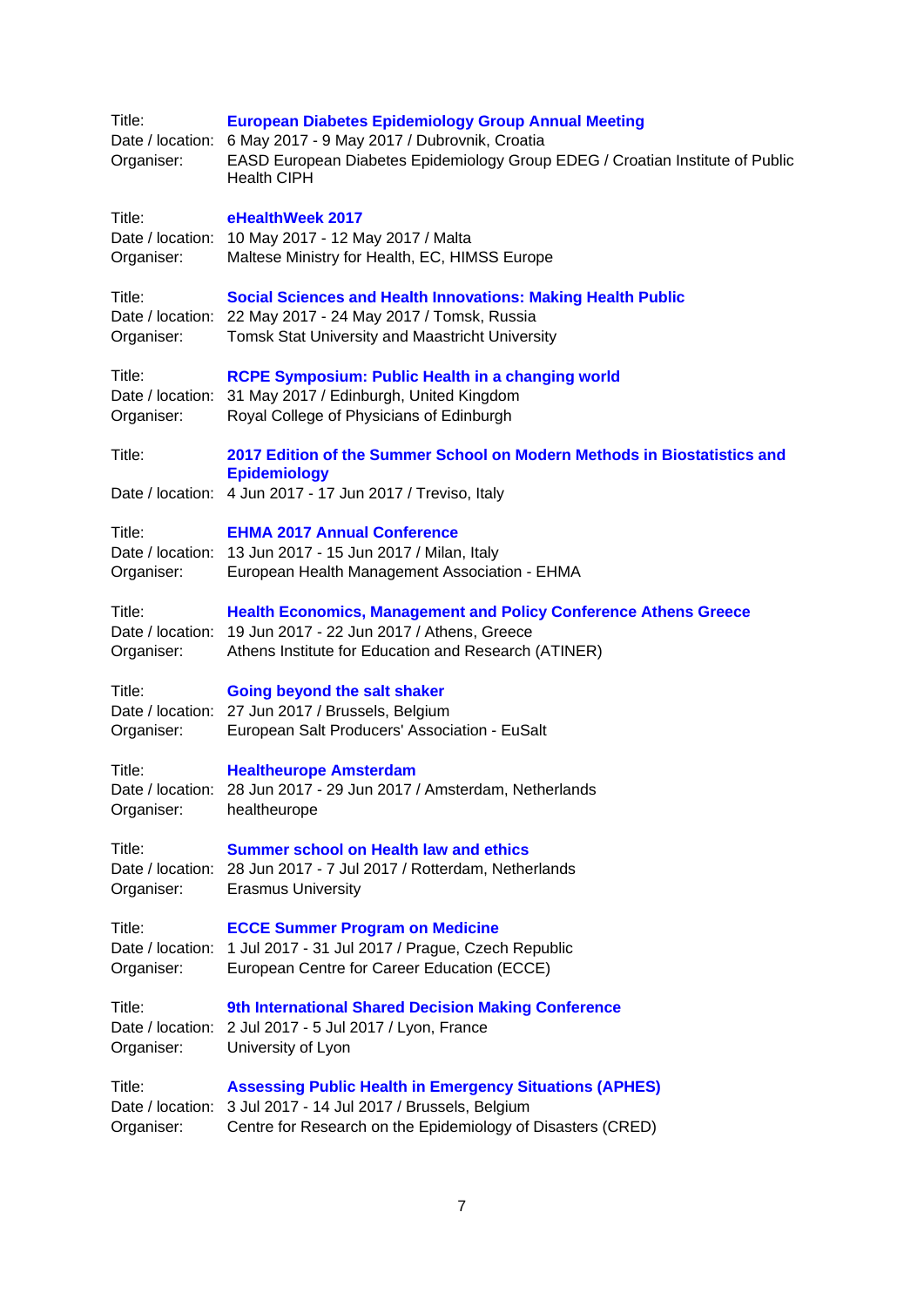| Title:<br>Date / location:<br>Organiser: | <b>UCL Health and Society Summer School: Social Determinants of Health</b><br>3 Jul 2017 - 7 Jul 2017 / London, United Kingdom<br><b>UCL</b>                                                                                 |
|------------------------------------------|------------------------------------------------------------------------------------------------------------------------------------------------------------------------------------------------------------------------------|
| Title:<br>Organiser:                     | <b>Children and Young People's Mental Health: Taking early action</b><br>Date / location: 6 Jul 2017 / London, United Kingdom<br>Open Forum Events                                                                           |
| Title:<br>Organiser:                     | <b>European Training Consortium summer school - Public Health Assets</b><br>Date / location: 16 Jul 2017 - 29 Jul 2017 / Alicante, Spain<br>European Training Consortium in Public Health and Health Promotion               |
| Title:<br>Date / location:<br>Organiser: | Introduction to Mathematical Models of the Epidemiology and Control of<br>Infectious Diseases: An interactive short course for professionals<br>4 Sep 2017 - 15 Sep 2017 / London, United Kingdom<br>Imperial College London |
| Title:<br>Organiser:                     | 61st Annual Scientific Meeting Society for Social Medicine (SSM)<br>Date / location: 6 Sep 2017 - 8 Sep 2017 / Manchester, United Kingdom<br>Society for Social Medicine                                                     |
| Title:<br>Date / location:<br>Organiser: | <b>The Sixth ESWI Influenza Conference</b><br>10 Sep 2017 - 13 Sep 2017 / Riga, Latvia<br><b>ESWI</b>                                                                                                                        |
| Title:<br>Organiser:                     | Healthy aging at the crossroads: challenges and need for further action<br>Date / location: 21 Sep 2017 - 23 Sep 2017 / Istanbul, Turkey<br>International Foundation for Integrated Care                                     |
| Title:                                   | FFC's 22nd International Conference on Functional Foods and Chronic                                                                                                                                                          |
| Date / location:<br>Organiser:           | <b>Diseases</b><br>22 Sep 2017 - 23 Sep 2017 / Boston, United States<br><b>Funtional Food Center</b>                                                                                                                         |
| Title:<br>Organiser:                     | 14th International Conference on Urban Health<br>Date / location: 26 Sep 2017 - 29 Sep 2017 / Coimbra, Portugal<br><b>ISUH</b>                                                                                               |
| Title:<br>Organiser:                     | <b>International Course: Introduction to Epidemiology</b><br>Date / location: 16 Oct 2017 - 20 Oct 2017 / Rome, Italy<br>SItl and Università Cattolica del Sacro Cuore                                                       |
| Title:                                   | 2nd International conference: Food for Healthy Ageing - Benefits beyond<br><b>basic nutrition</b>                                                                                                                            |
| Organiser:                               | Date / location: 23 Oct 2017 - 25 Oct 2017 / Amsterdam, Netherlands<br>Food for Healthy Ageing                                                                                                                               |
| Title:<br>Organiser:                     | 8th International Conference of EBHC Teachers and Developers<br>Date / location: 25 Oct 2017 - 28 Oct 2017 / Taormina, Italy<br><b>GIMBE Foundation</b>                                                                      |
| Title:<br>Organiser:                     | <b>IDF congress 2017</b><br>Date / location: 4 Dec 2017 - 8 Dec 2017 / Abu Dhabi<br><b>International Diabetes Federation</b>                                                                                                 |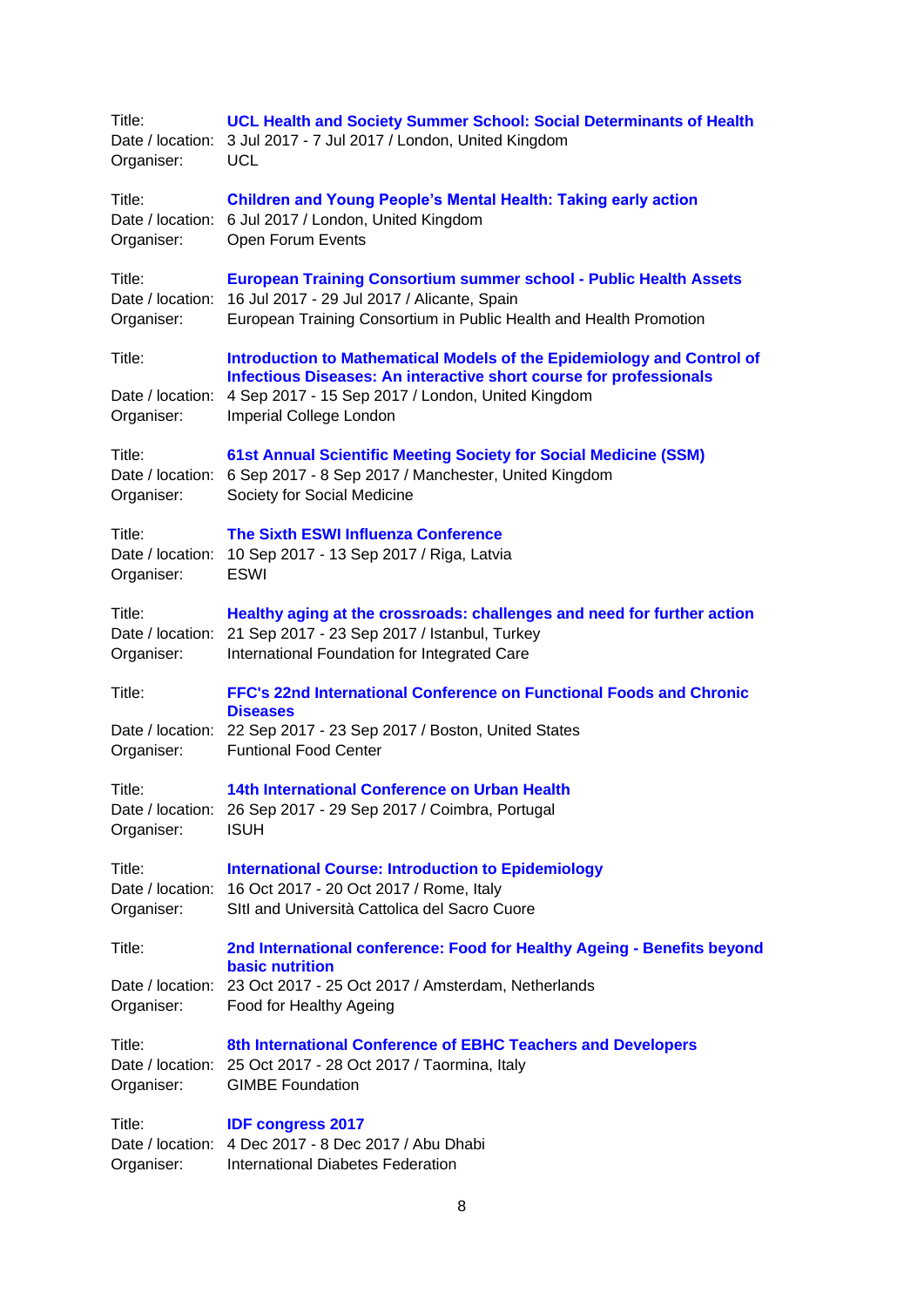#### Title: **[1st World Congress on Migration, Ethnicity, Race and Health -](http://www.merhcongress.com/) Diversity and [health](http://www.merhcongress.com/)**

Date / location: 17 May 2018 - 19 May 2018 / Edinburgh, Scotland

# <span id="page-8-0"></span>**8. Interesting publications**

### **What will it take to end AIDS in the Americas?**

*Etienne, Carissa F. Rev Panam Salud Publica;40(6), dic. 2016, Published online: January 2017* <http://bit.ly/2kjbjp6>

**Short- and long-term effectiveness of a three-month individualized need-supportive physical activity counseling intervention at the workplace** [http://bmcpublichealth.biomedcentral.com...](http://bmcpublichealth.biomedcentral.com/articles/10.1186/s12889-016-3965-1#Abs1)

## **Starting strong Implementation of the social SDGs in Latin America**

*Overseas Development Institute, Southern Voice on Post-MDG International Development Goals, Gala Díaz Langou and José Florito Published online: February 2017* <http://bit.ly/2lsBirj>

## **Psychological, social, and mechanical work exposures and disability retirement: a prospective registry study**

[http://bmcpublichealth.biomedcentral.com...](http://bmcpublichealth.biomedcentral.com/articles/10.1186/s12889-016-3921-0#Abs1)

**An ideal-typical model for comparing interprofessional relations and skill mix in health care** Schönfelder, Walter and Nilsen, Elin A. (2016), *BMC Health Services Research*, 16, 633, <http://dx.doi.org/10.1186/s12913-016-1881-9> <http://rdcu.be/mrYI>

**Multiple lifestyle behaviours and mortality, findings from a large population-based Norwegian cohort study - The HUNT Study**

[http://bmcpublichealth.biomedcentral.com...](http://bmcpublichealth.biomedcentral.com/articles/10.1186/s12889-016-3993-x#Abs1)

#### **Global Developments in Priority Setting in Health**

[Volume 6, Issue 3,](http://ijhpm.com/issue_642_645_Volume+6%2C+Issue+3%2C+March+2017.html) March 2017, Page 127-128 [PDF \(328 K\)](http://ijhpm.com/article_3316_8ed196cdfc322be73c81139cb7d529e3.pdf) DOI[:10.15171/ijhpm.2017.10](http://dx.doi.org/10.15171/ijhpm.2017.10) rob.baltussen@radboudumc.n[l1](http://ijhpm.com/article_3316.html#au1) [;](http://ijhpm.com/article_3316.html#au1) [Craig Mitton2](http://ijhpm.com/?_action=articleandau=16182and_au=Craig++Mitton) [; Marion Danis](http://ijhpm.com/?_action=articleandau=23229and_au=Rob++Baltussen)[3](http://ijhpm.com/article_3316.html#au3) [;](http://ijhpm.com/article_3316.html#au3) [Iestyn Williams4](http://ijhpm.com/?_action=articleandau=14623and_au=Iestyn++Williams) [; Marthe Gold](http://ijhpm.com/?_action=articleandau=23229and_au=Rob++Baltussen)[5](http://ijhpm.com/article_3316.html#au5) [6](http://ijhpm.com/article_3316.html#au5)  Radboud University Medical Center, Nijmegen, The Netherlands University of British Columbia, Vancouver, BC, Canada National Institutes of Health, Bethesda, MD, USA University of Birmingham, Birmingham, UK New York Academy of Medicine, New York City, NY, USA City College, New York City, NY, USA

## **Cumulative exposure to shift work and sickness absence: associations in a five-year historic cohort**

[http://bmcpublichealth.biomedcentral.com...](http://bmcpublichealth.biomedcentral.com/articles/10.1186/s12889-016-3906-z#Abs1)

#### **The Importance of Community Consultations for Generating Evidence for Health Reform in Ukraine**

**Article 3**, [Volume 6, Issue 3,](http://ijhpm.com/issue_642_645_Volume+6%2C+Issue+3%2C+March+2017.html) March 2017, Page 135-145 [PDF \(1011 K\)](http://ijhpm.com/article_3255_3ae725d21786bfdba95428e300310165.pdf) DOI[:10.15171/ijhpm.2016.104](http://dx.doi.org/10.15171/ijhpm.2016.104) oah@sfu.c[a1](http://ijhpm.com/article_3255.html#au1) [2 3 ;](http://ijhpm.com/article_3255.html#au1) [Anna Vorobyova3](http://ijhpm.com/?_action=articleandau=20460and_au=Anna++Vorobyova) [; Anastasiya Salnykova](http://ijhpm.com/?_action=articleandau=20311and_au=Olena++Hankivsky)[3](http://ijhpm.com/article_3255.html#au3) [;](http://ijhpm.com/article_3255.html#au3) [Setareh Rouhani4](http://ijhpm.com/?_action=articleandau=20462and_au=Setareh++Rouhani) <sup>1</sup>London School of Hygiene and Tropical Medicine, London, UK <sup>2</sup>School of Public Policy, Simon Fraser University, Vancouver, BC, Canada <sup>3</sup>Institute for Intersectionality Research and Policy, Simon Fraser University, Vancouver, BC, Canada 4Institute of Population Health, University of Ottawa, Ottawa, ON, Canada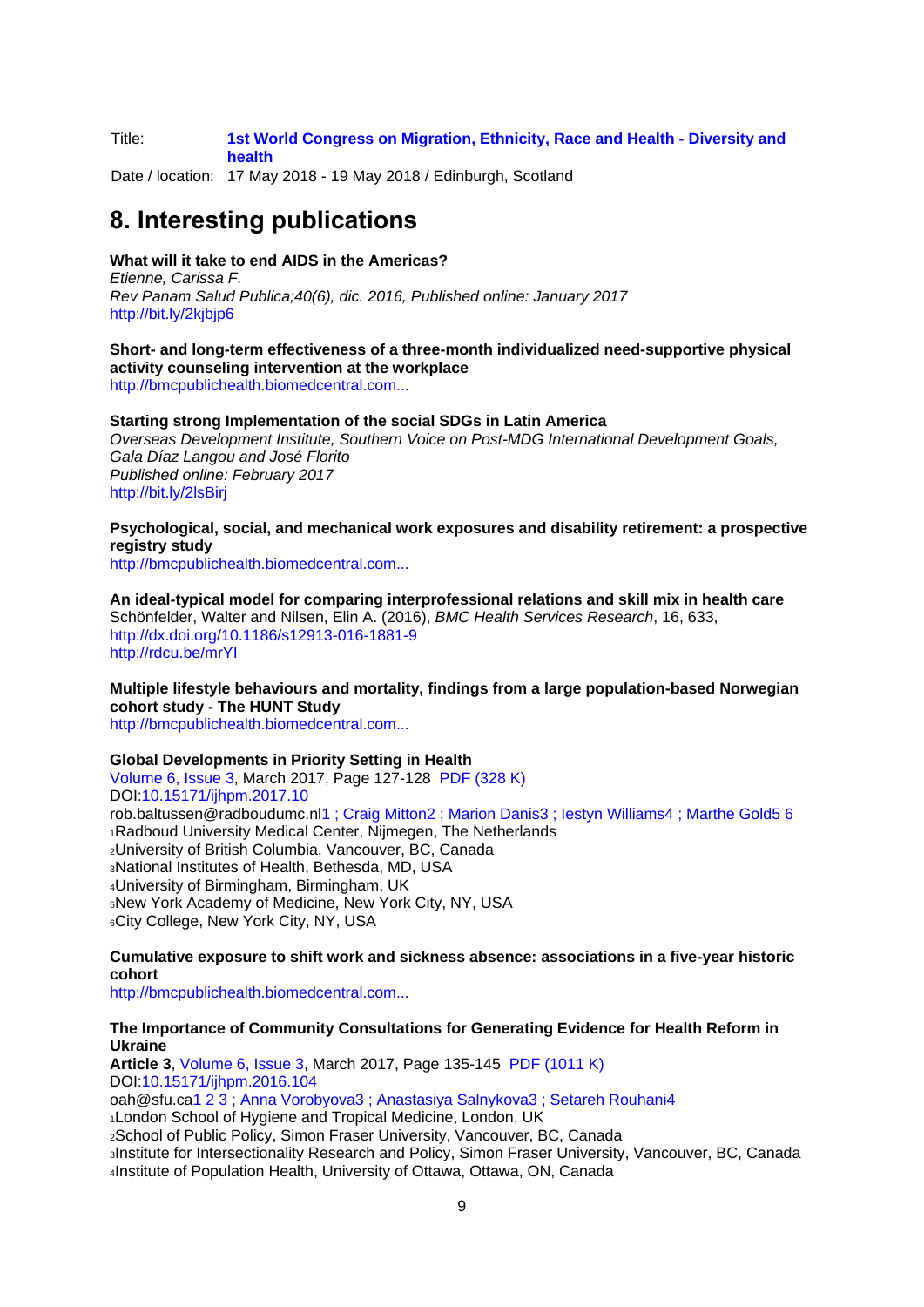#### [http://ijhpm.com/article\\_3255.html](http://ijhpm.com/article_3255.html)

**What do we know about the effects of exposure to 'Low alcohol' and equivalent product labelling on the amounts of alcohol, food and tobacco people select and consume? A systematic review**

[http://bmcpublichealth.biomedcentral.com...](http://bmcpublichealth.biomedcentral.com/articles/10.1186/s12889-016-3956-2#Abs1)

**Measuring influenza vaccine effectiveness in Italy: seasons 2010-2011 and 2011-2012.** Rapporti ISTISAN 16/36 Caterina Rizzo, Antonino Bella, Maria Cristina Rota, Valeria Alfonsi, Stefania Giannitelli, Alessia Ranghiasci, Simona Puzelli, Anna Pina Palmieri, Maria Rita Castrucci, Isabella Donatelli and the Working group I-MOVE 2016, iii, 37 p. (in Italian) Abstract and full text are available from:<http://www.iss.it/publ/index.php?lang=1andid=3021andtipo=5>

# <span id="page-9-0"></span>**9. European Commission news**

**Cross-border care**  List of National Contact Points updated [Get this document](https://ec.europa.eu/health/sites/health/files/cross_border_care/docs/cbhc_ncp_en.pdf)

#### **Health technology assessment**

Draft agenda - 8th meeting of the HTA Network (Brussels, 29 March 2016) [Go to related site](https://ec.europa.eu/health/technology_assessment/events/ev_20170329_en)

#### **Major and chronic diseases**

"Effective cancer control saves lives, money and time – quality in the core" - New Guide gives recommendations on how to boost cancer control in Europe [Go to related site](http://www.cancercontrol.eu/news/134/26/Effective-cancer-control-saves-lives-money-and-time-quality-in-the-core/d,news)

#### **Nutrition and physical activity**

Childhood Obesity: Halting the rise. Healthy food in schools: European Commission and Maltese Presidency present valuable new resource for public procurement authorities in Member States [Go to related site](http://ec.europa.eu/health/nutrition_physical_activity/events/ev_20161123_en) Agenda - Plenary meeting of the European Platform for Action on Diet, Physical Activity and Health (Brussels, 08 March 2017) [Get this document](https://ec.europa.eu/health/sites/health/files/nutrition_physical_activity/docs/ev_20170309_ag_en.pdf) Agenda - High level group on nutrition and physical activity (Brussels, 08 March 2017) [Get this document](https://ec.europa.eu/health/sites/health/files/ph_determinants/life_style/nutrition/platform/docs/ev_20170308_ag_en.pdf) EU-funded 'Together' pilot project potentially reached close to one million pregnant and breastfeeding women – Facts and figures [Go to related site](http://ec.europa.eu/health/nutrition_physical_activity/projects/ep_funded_projects_en#fragment2)

#### **Social determinants and health inequalities**

Special Olympics Youth Unified Sports programme – A win-win game for all – Case study of 'VulnerABLE' pilot project

# [Go to related site](http://ec.europa.eu/health/social_determinants/projects/ep_funded_projects_en)

# <span id="page-9-1"></span>**10. European Centre for Disease Prevention and Control news**

#### **Eurosurveillance, Volume 22, Issue 8, 23 February 2017 In this issue:**

Faecal indicator bacteria not sufficient to describe hygienic bathing water quality in several gastroenteritis outbreaks linked to bathing water in Finland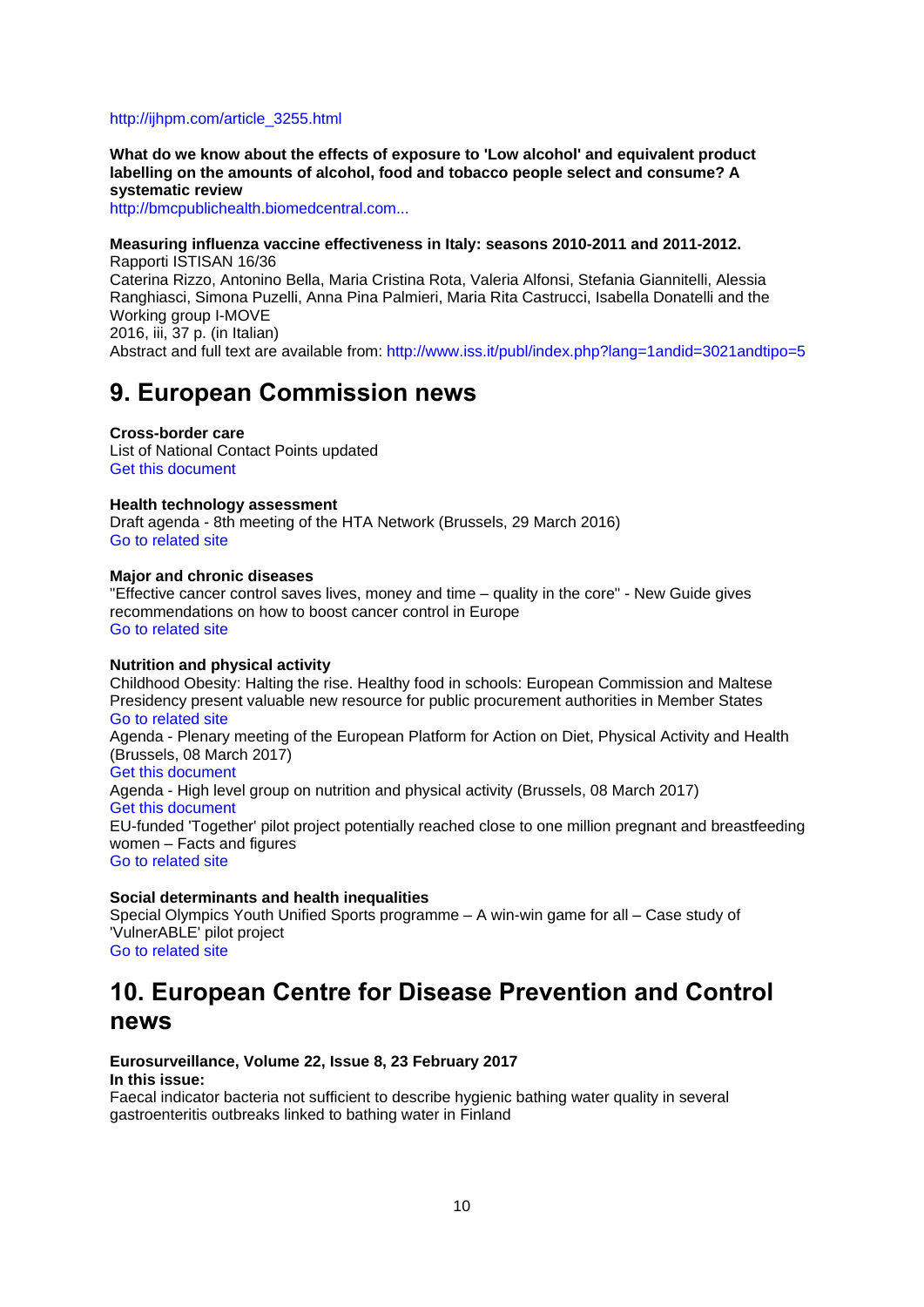## RAPID COMMUNICATION

Hepatitis A outbreak among men who have sex with men (MSM) predominantly linked with the EuroPride, the Netherlands, July 2016 to February 2017

<http://www.eurosurveillance.org/ViewArticle.aspx?ArticleId=22722>

Emergence of a novel subclade of influenza A(H3N2) virus in London, December 2016 to January 2017

<http://www.eurosurveillance.org/ViewArticle.aspx?ArticleId=22720>

#### SURVEILLANCE AND OUTBREAK REPORTS

Increase in outbreaks of gastroenteritis linked to bathing water in Finland in summer 2014 <http://www.eurosurveillance.org/ViewArticle.aspx?ArticleId=22724>

Twenty years and counting: epidemiology of an outbreak of isoniazid-resistant tuberculosis in England and Wales, 1995 to 2014

<http://www.eurosurveillance.org/ViewArticle.aspx?ArticleId=22721>

#### RESEARCH ARTICLE

Mid-season real-time estimates of seasonal influenza vaccine effectiveness in persons 65 years and older in register-based surveillance, Stockholm County, Sweden, and Finland, January 2017 <http://www.eurosurveillance.org/ViewArticle.aspx?ArticleId=22723>

### **Eurosurveillance, Volume 22, Issue 7, 16 February 2017 In this issue:**

European multicentre case-control studies at primary care and hospital levels in Europe show suboptimal IVE against influenza A(H3N2).

#### RAPID COMMUNICATION

Early 2016/17 vaccine effectiveness estimates against influenza A(H3N2): I-MOVE multicentre case control studies at primary care and hospital levels in Europe

<http://www.eurosurveillance.org/ViewArticle.aspx?ArticleId=22718>

Combined effectiveness of prior and current season influenza vaccination in northern Spain: 2016/17 mid-season analysis

<http://www.eurosurveillance.org/ViewArticle.aspx?ArticleId=22719>

#### SURVEILLANCE AND OUTBREAK REPORTS

Multinational outbreak of travel-related Salmonella Chester infections in Europe, summers 2014 and 2015

<http://www.eurosurveillance.org/ViewArticle.aspx?ArticleId=22717>

#### RESEARCH ARTICLE

Inference and forecast of H7N9 influenza in China, 2013 to 2015 <http://www.eurosurveillance.org/ViewArticle.aspx?ArticleId=22716>

#### **Eurosurveillance, Volume 22, Issue 6, 09 February 2017 In this issue:**

Monitoring systems of veterinary antimicrobial consumption in Switzerland - Biomass Distribution stratified antimicrobial consumption reliable method when prescription data are not available.

#### RAPID COMMUNICATION

Interim estimates of 2016/17 vaccine effectiveness against influenza A(H3N2), Canada, January 2017 <http://www.eurosurveillance.org/ViewArticle.aspx?ArticleId=22714>

SURVEILLANCE AND OUTBREAK REPORTS

Trends in carbapenemase-producing Enterobacteriaceae, France, 2012 to 2014 <http://www.eurosurveillance.org/ViewArticle.aspx?ArticleId=22715> Establishment of a voluntary electronic Chlamydia trachomatis laboratory surveillance system in Germany, 2008 to 2014 <http://www.eurosurveillance.org/ViewArticle.aspx?ArticleId=22713>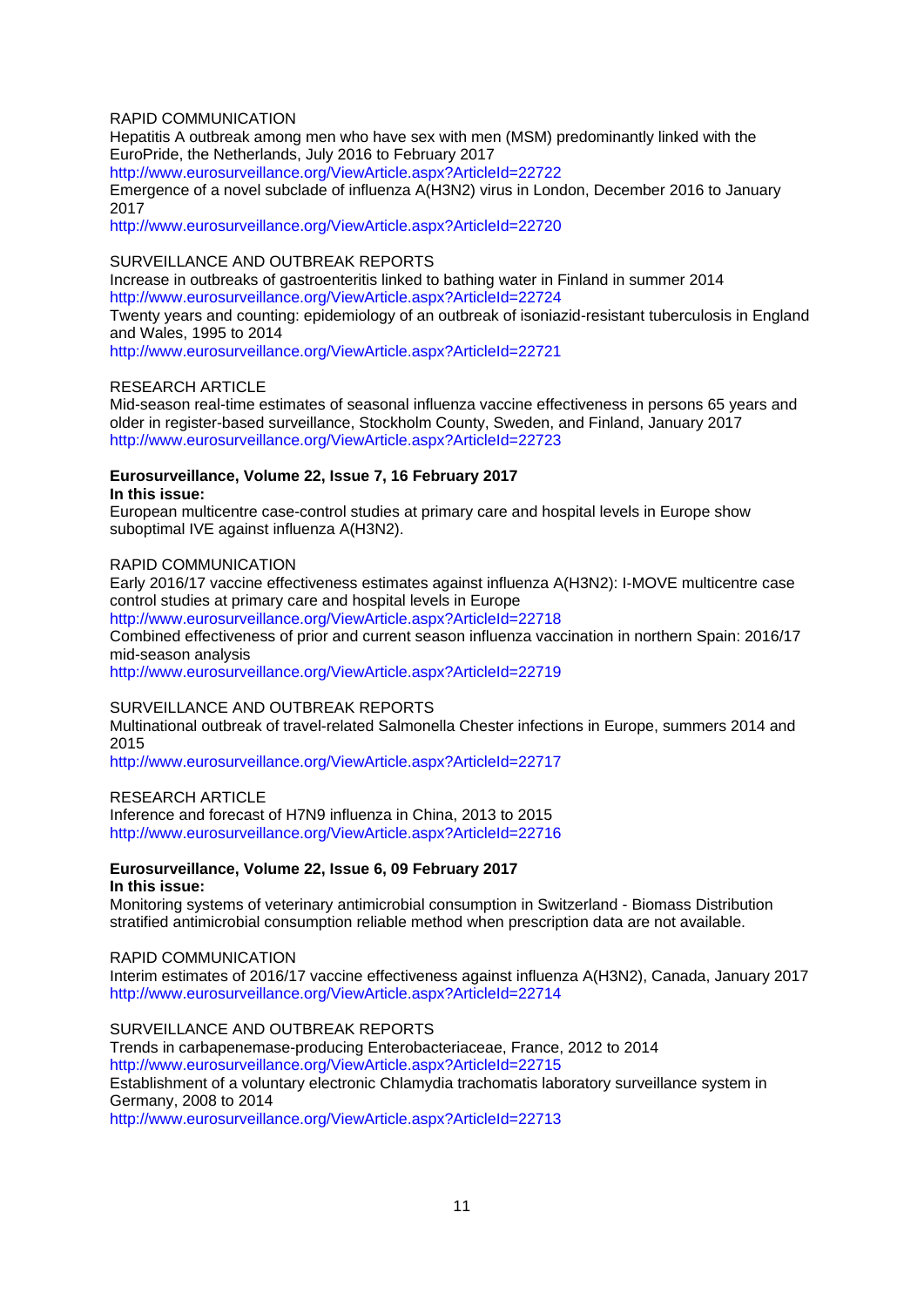## RESEARCH ARTICLE

Approaches for quantifying antimicrobial consumption per animal species based on national sales data: a Swiss example, 2006 to 2013 <http://www.eurosurveillance.org/ViewArticle.aspx?ArticleId=22710>

**Eurosurveillance, Volume 22, Issue 5, 02 February 2017 In this issue**:

Article presenting a reference dataset for comparison of trends in chlamydia-related complications in England.

## RAPID COMMUNICATIONS

Ongoing outbreaks of hepatitis A among men who have sex with men (MSM), Berlin, November 2016 to January 2017 – linked to other German cities and European countries <http://www.eurosurveillance.org/ViewArticle.aspx?ArticleId=22709>

Outbreak of hepatitis A associated with men who have sex with men (MSM), England, July 2016 to January 2017

<http://www.eurosurveillance.org/ViewArticle.aspx?ArticleId=22706> Swine influenza A (H1N1) virus (SIV) infection requiring extracorporeal life support in an immunocompetent adult patient with indirect exposure to pigs, Italy, October 2016 <http://www.eurosurveillance.org/ViewArticle.aspx?ArticleId=22707>

## SURVEILLANCE AND OUTBREAK REPORT

Emergence of the lymphogranuloma venereum L2c genovariant, Hungary, 2012 to 2016 <http://www.eurosurveillance.org/ViewArticle.aspx?ArticleId=22708>

## RESEARCH ARTICLE

Filling in the gaps: estimating numbers of chlamydia tests and diagnoses by age group and sex before and during the implementation of the English National Screening Programme, 2000 to 2012 <http://www.eurosurveillance.org/ViewArticle.aspx?ArticleId=22705>

# <span id="page-11-0"></span>**11. WHO news**

We are pleased to provide you with a [list of newly-published titles.](http://www.who.int/bookorders/anglais/newpublications1.jsp?sesslan=1) Some publications are also available in [electronic formats.](http://apps.who.int/bookorders/anglais/ElectroProd1.jsp) Please send all enquiries and orders to: [bookorders@who.int](mailto:bookorders@who.int)



| Title | Health system efficiency: how to make measurement matter for policy |
|-------|---------------------------------------------------------------------|
|       | and management                                                      |
|       | Format Paperback                                                    |

Author Jonathan Cylus, Irene Papanicolas, Peter C Smith Year 2016 Order Number 13400181 ISBN-13 9789289050418



| Title     | Evaluation of Certain Food Additives |                       |             |               |  |
|-----------|--------------------------------------|-----------------------|-------------|---------------|--|
|           | Format Paperback                     |                       |             |               |  |
| Year 2016 |                                      | Order Number 11001000 | ISBN-<br>13 | 9789241210003 |  |